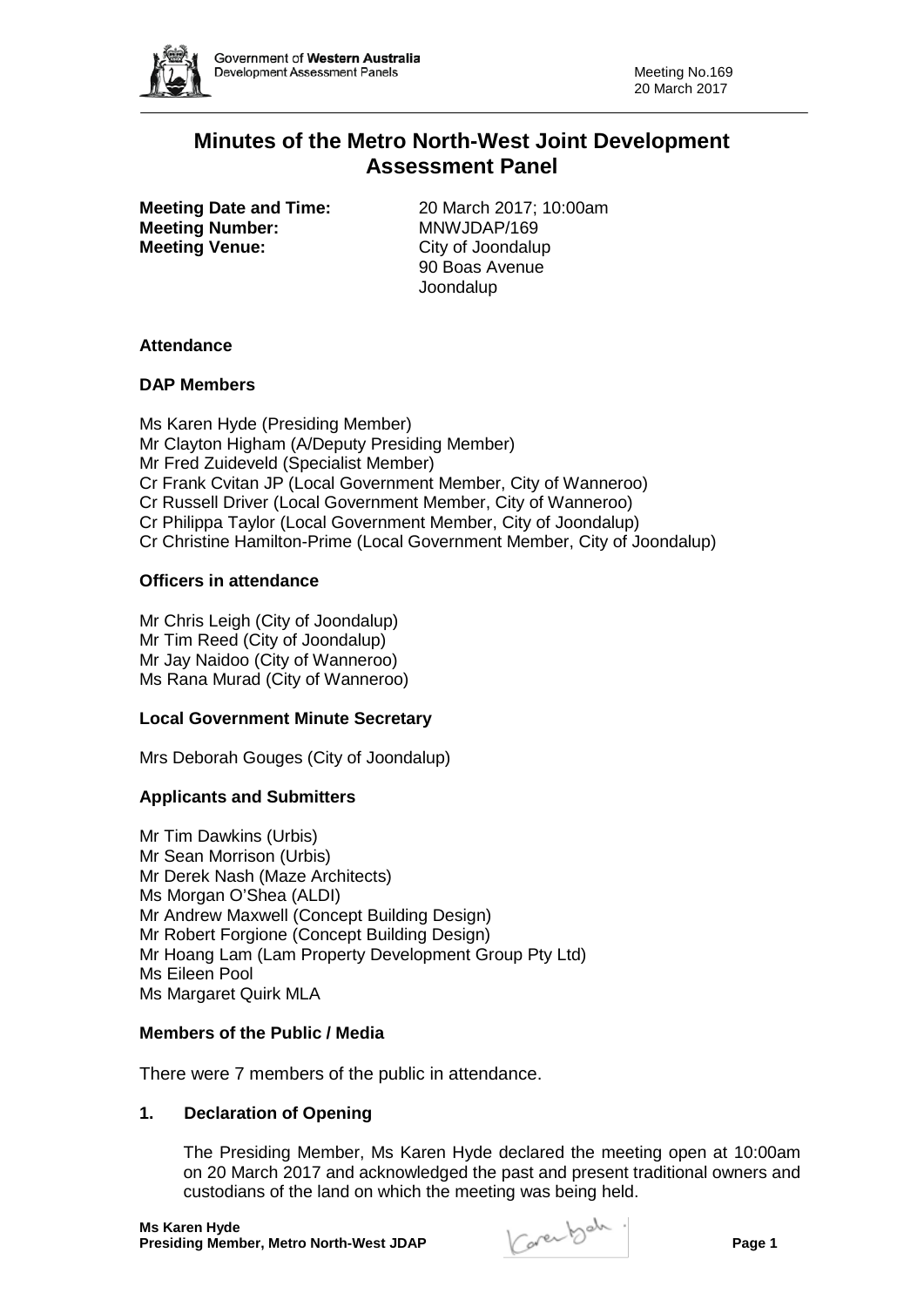The Presiding Member announced the meeting would be run in accordance with the *Development* Assessment *Panel Standing Orders 2012* under the *Planning and Development (Development Assessment Panels) Regulations 2011*.

The Presiding Member advised that the meeting is being audio recorded in accordance with Section 5.16 of the Standing Orders 2012; No Recording of Meeting, which states: *'A person must not use any electronic, visual or audio*  recording device or instrument to record the proceedings of the DAP meeting *unless the Presiding Member has given permission to do so.'* The Presiding Member granted permission for the minute taker to record proceedings for the purpose of the minutes only.

# **2. Apologies**

Mr Paul Drechsler (Deputy Presiding Member)

#### **3. Members on Leave of absence**

Nil

#### **4. Noting of minutes**

Minutes of the Metro North-West meeting No.168 held on 13 March 2017 were noted by DAP members.

#### **5. Declaration of Due Consideration**

All members declared that they had duly considered the documents.

#### **6. Disclosure of interests**

Panel member, Cr Philippa Taylor and Cr Christine Hamilton-Prime, declared an impartiality interest in item 8.1. Mr Sean Morrison (Urbis) is known to both Councillors, and one of Cr Taylor's business clients is located at the site of the development.

In accordance with section 4.6.1 and 4.6.2 of the Standing Orders 2012, the Presiding Member determined that the members listed above, who have disclosed impartiality interests, are permitted to participate in discussion and voting on the items.

# **7. Deputations and presentations**

**7.1** Mr Sean Morrison (Urbis) addressed the DAP for the application at Item 8.1. Mr Morrison answered questions from the Panel.

# *The presentation at Item 7.1 was heard prior to the application at Item 8.1.*

- **7.2** Ms Eileen Pool addressed the DAP against the application at Item 8.2.
- **7.3** Ms Margaret Quirk MLA addressed the DAP against the application at Item 8.2.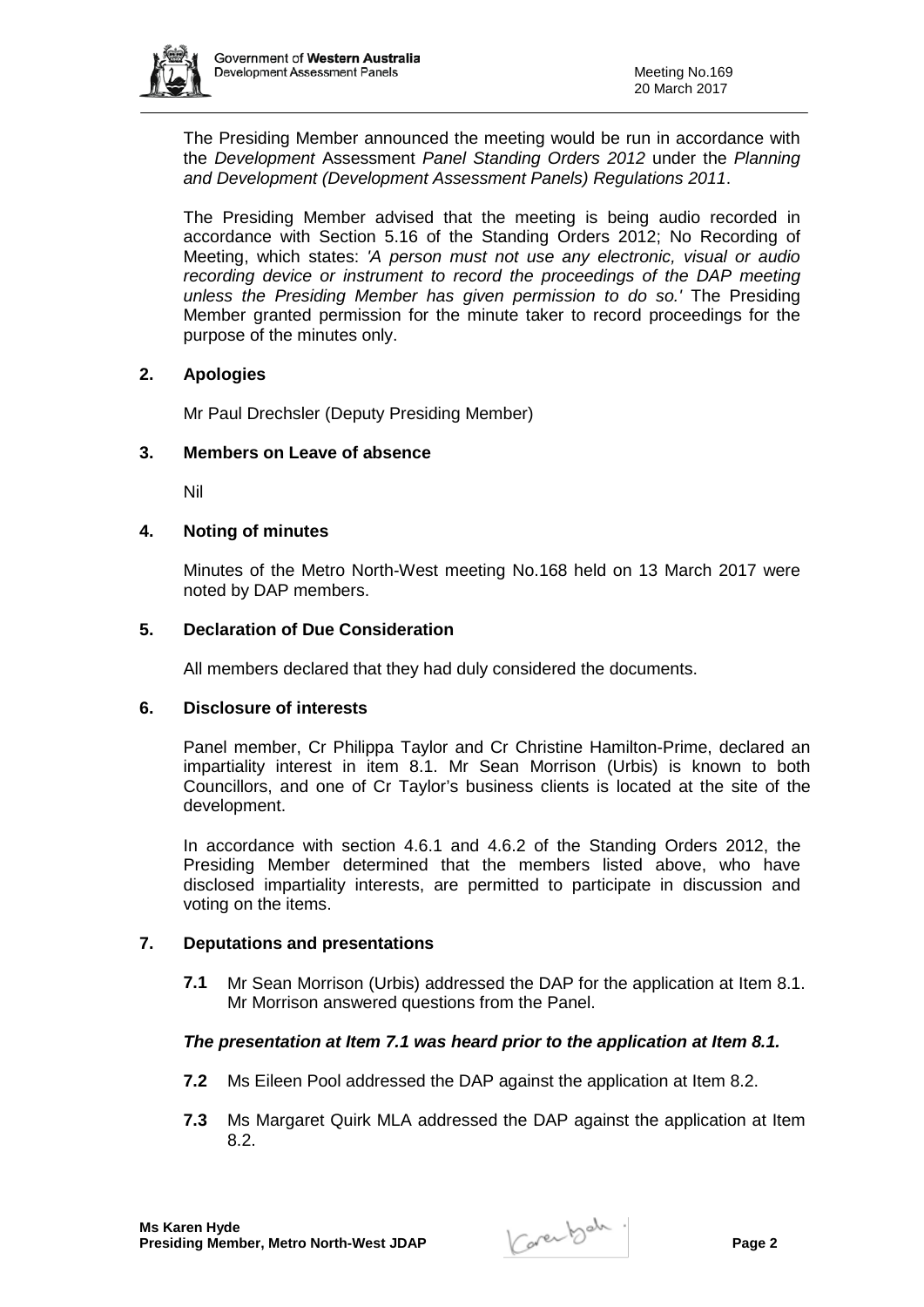

**7.4** Mr Robert Forgione (Concept Building Design) addressed the DAP for the application at Item 8.2. Mr Forgione answered questions from the Panel.

# *The presentations at Items 7.2, 7.3 and 7.4 were heard prior to the application at Item 8.2.*

# **8. Form 1 - Responsible Authority Reports – DAP Applications**

| 8.1 | <b>Property Location:</b><br><b>Application Details:</b> | Lot 5001 (86) Delamere Avenue, Currambine<br>SHOP (Aldi) |
|-----|----------------------------------------------------------|----------------------------------------------------------|
|     | Applicant:                                               | Aldi Foods Pty Ltd C/- Urbis                             |
|     | Owner:                                                   | Aldi Foods Pty Ltd                                       |
|     | Responsible authority:                                   | City of Joondalup                                        |
|     | DoP File No:                                             | DAP/16/01163                                             |
|     |                                                          |                                                          |

# **REPORT RECOMMENDATION / PRIMARY MOTION**

**Moved by:** Cr Christine Hamilton-Prime **Seconded by:** Cr Philippa Taylor

That the Metro North – West JDAP resolves to:

**Approve** DAP Application reference DAP/16/01163 and accompanying plans DA-020 01, DA-002 04, DA-010 01, DA-175 05, A1-021 P5, DA-252 04, C1 102 Rev D in accordance with Clause 68(2) of the *Planning and Development (Local Planning Schemes) Regulations 2015*, subject to the following conditions:

# **Conditions**

- 1. This approval relates to the proposed shop development and associated works only, as indicated on the approved plans.
- 2. The development is approved as a 'Shop' as defined by the City of Joondalup District Planning Scheme No. 2.
- 3. All development shall be contained within the property boundaries with the exception of the footpath, pram ramps and landscaping.
- 4. A Construction Management Plan shall be submitted to and approved by the City prior to the commencement of development. The management plan shall detail how it is proposed to manage:
	- all forward works for the site:
	- the delivery of materials and equipment to the site;
	- the storage of materials and equipment on the site;
	- the parking arrangements for the contractors and subcontractors;
	- the management of sand and dust during the construction process;
	- other matters likely to impact on the surrounding properties.

Development shall be undertaken in accordance with this approved plan.

5. All stormwater shall be collected on-site and disposed of in a manner acceptable to the City.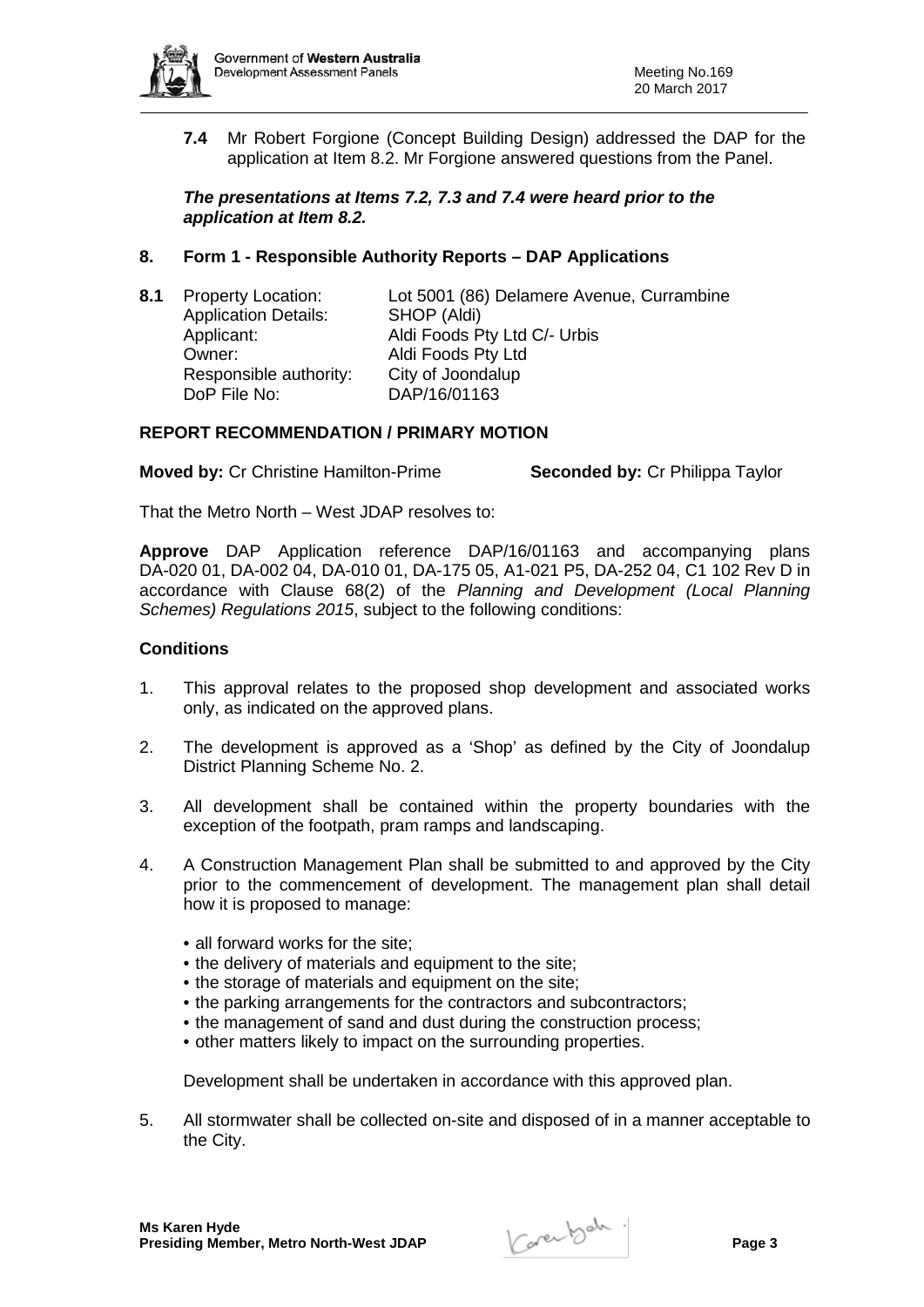

- 6. The car parking bays, driveways and access points shown on the approved plans are to be designed, constructed, drained and marked in accordance with the Australian Standard for Off-street Car Parking (AS/NZS2890.1 2004), Off-street Parking for People with Disabilities (AS/NZS2890.6 2009) and Off-street Commercial Vehicle Facilities (AS2890.2:2002), prior to the occupation of the development. These bays are to be thereafter maintained to the satisfaction of the City.
- 7. Bicycle parking facilities shall be provided in accordance with the Australian Standard for Off-street Car parking – Bicycles (AS2890.3-1993) prior to the development first being occupied.
- 8. The footpaths and pram ramps indicated within the road reserve on the approved plans are to be designed and constructed to the specifications and satisfaction of the City, prior to occupation of the development. These footpaths and pram ramps are to be thereafter maintained to the satisfaction of the City at the cost of the applicant until such time that 'as constructed' drawings are submitted to, and approved by the City.
- 9. Lighting shall be installed within the car parking area, pedestrian pathways and in all service areas prior to occupation of the development, to the satisfaction of the City. A lighting plan shall be submitted for approval by City prior to the commencement of development. Works shall be undertaken in accordance with the approved plans prior to occupation of the development.
- 10. Any proposed external building plant, including air conditioning units, piping, ducting and water tanks, being located so as to minimise any visual and noise impact on surrounding landowners, and screened from view from the street, and where practicable from adjoining buildings.
- 11. A full schedule of colours and materials for all exterior parts of the building shall be submitted to and approved by the City prior to the commencement of development. Development shall be in accordance with the approved schedule and all external materials and finishes shall be maintained to a high standard, including being free of vandalism, to the satisfaction of the City.
- 12. No obscure or reflective glazing is permitted to ground floor building facades.
- 13. Detailed landscaping plans shall be submitted to and approved by the City prior to the commencement of development. These landscaping plans are to indicate the proposed landscaping treatment(s) of the subject site and the adjoining road verge(s), and shall:
	- be drawn at an appropriate scale of either 1:100, 1:200 or 1:500;
	- provide all details relating to paving, treatment of verges and tree planting within the car park. The trees within the car park shall be located within tree wells protected from damage by vehicles;
	- be based on water sensitive urban design principles to the satisfaction of the City;
	- be based on designing out crime principles to the satisfaction of the City;
	- show all irrigation design details.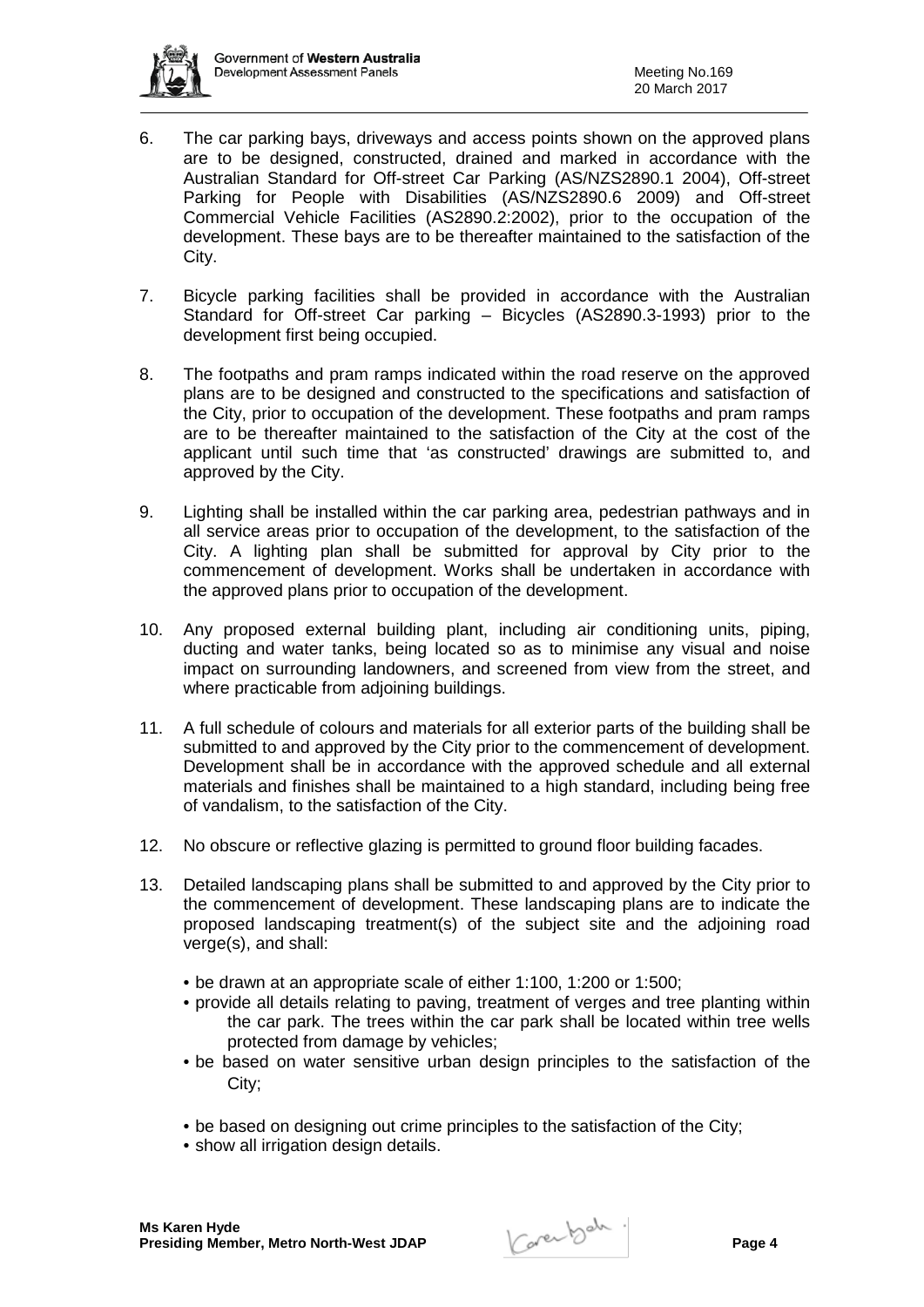

- 14. Landscaping and reticulation within the site and adjacent verges shall be established in accordance with the approved landscaping plans, Australian Standards and best trade practice prior to the development first being occupied and thereafter maintained to the satisfaction of the City.
- 15. All signage within the signage panels indicated on the approved plans shall:
	- Use low level illumination that does not flash, pulsate or chase.
	- Not include fluorescent, reflective or retro reflective colours.
	- Not contain any obscene or vulgar material.
- 16. A refuse management plan indicating the method of rubbish collection is to be submitted prior to the commencement of development, and approved by the City prior to the development first being occupied. The refuse management shall then be undertaken in accordance with the approved plan.

#### **Advice Notes**

- 1. The City of Joondalup District Planning Scheme No. 2 defines 'Shop' as "means premises other than a bulky good showroom, a liquor store – large or a liquor store – small used to sell goods by retail, to hire goods, or to provide services of a personal nature, including hairdressing or beauty therapy services.".
- 2. Food areas, storage, display and sale to be in accordance with the *Food Act 2008*.
- 3. The City's local laws require all commercial properties to store bins within a bin storage area that incorporates wash down facilities. The minimum specification includes a concrete floor graded to a floor waste that is connected to sewer and a hose cock.
- 4. Development must comply with the *Sewerage (Lighting, Ventilation and Construction) Regulations 1971* and the *Health (Air-handling & Water Systems) Regulations 1994.*
- 5. Delivery Vehicle traffic is to be managed so that associated noise will comply with the *Environmental Protection Act 1986* and the *Environmental Protection (Noise) Regulations 1997*. Vehicle routes to the delivery dock should not involve traversing speed humps or other such traffic impedance devices. Tonal Reversing Beepers on vehicles are not to be used on site (Broadband Reversing Beepers or some other quiet form of reversing monitoring / warning device such as reversing cameras are to be used instead). Any substantiated complaint of unreasonable noise regarding movements to, in or from the delivery dock may initiate a curfew by the City on the use and access to this dock.
- 6. Access to the dock area for Waste Services Contractors and the use of the Compactor is to be limited to 7am – 7pm. This restriction can be altered by the submission and approval of a Waste Services Noise Management Plan detailing how these activities can be controlled to ensure noise emissions do not exceed the *Environmental Protection (Noise) Regulations 1997.*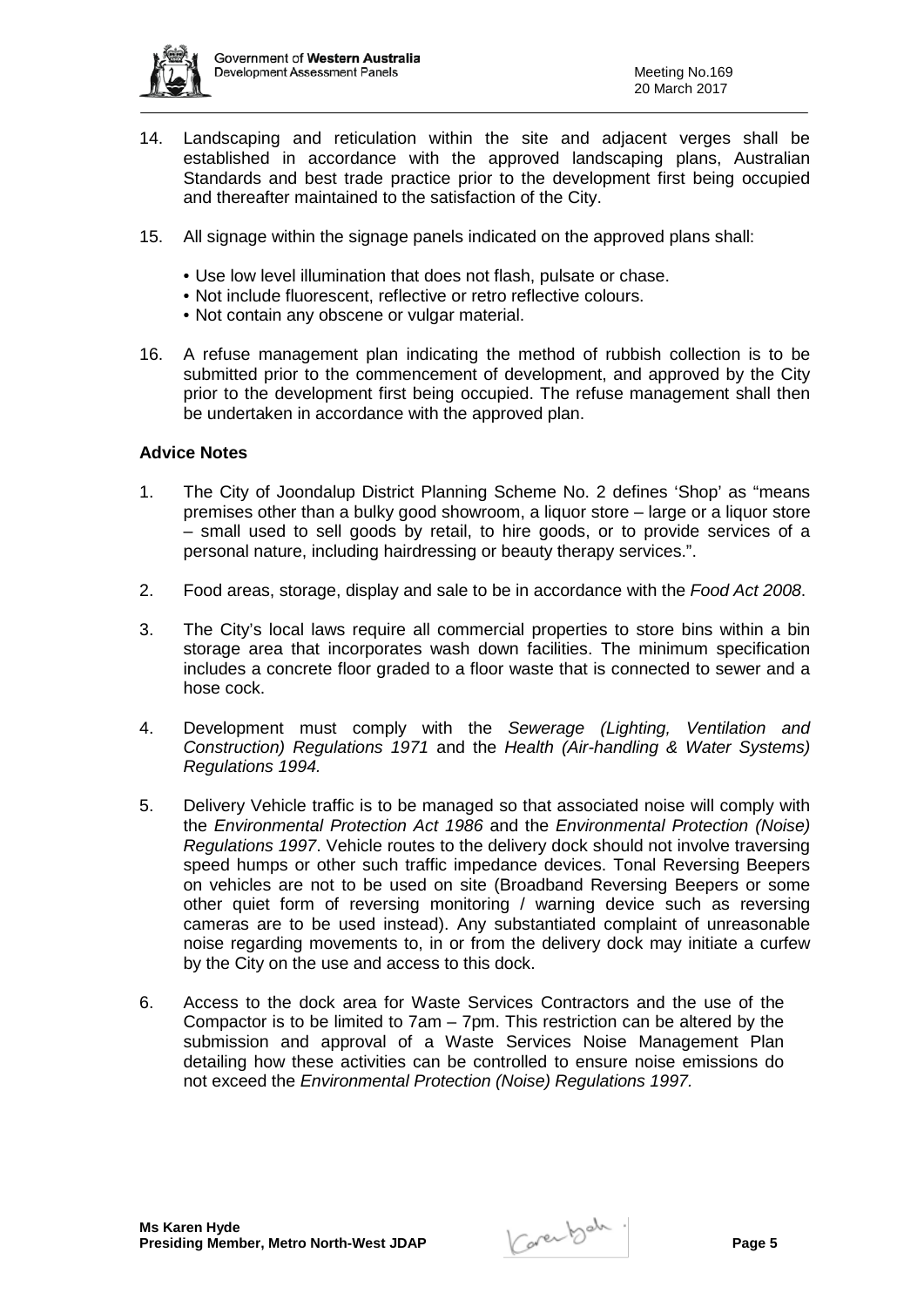

# **AMENDING MOTION**

**Moved by:** Cr Christine Hamilton-Prime **Seconded by:** Cr Philippa Taylor

To include a new Condition 7, to read as follows:

*7. The universal access bays shall be relocated to the Western edge of the building, to the satisfaction of the City.* 

**REASON: To allow better universal access to the proposed shop development.**

**The Amending Motion was put and CARRIED UNANIMOUSLY.**

#### **AMENDING MOTION**

**Moved by:** Ms Karen Hyde **Seconded by:** Mr Clayton Higham

To include a new Condition 18, to read as follows:

*18. A Delivery Management Plan, indicating the timing of deliveries, be submitted prior to the commencement of development and approved by the City of*  Joondalup prior to the development first being occupied. Delivery *management shall then be undertaken in accordance with the approved plan.* 

**REASON: To ensure daily deliveries to the proposed shop development are managed appropriately, and not carried out during trading hours.** 

**The Amending Motion was put and CARRIED UNANIMOUSLY.**

# **PRIMARY MOTION (AS AMENDED)**

That the Metro North – West JDAP resolves to:

**Approve** DAP Application reference DAP/16/01163 and accompanying plans DA-020 01, DA-002 04, DA-010 01, DA-175 05, A1-021 P5, DA-252 04, C1 102 Rev D in accordance with Clause 68(2) of the *Planning and Development (Local Planning Schemes) Regulations 2015*, subject to the following conditions:

#### **Conditions**

- 1. This approval relates to the proposed shop development and associated works only, as indicated on the approved plans.
- 2. The development is approved as a 'Shop' as defined by the City of Joondalup District Planning Scheme No. 2.
- 3. All development shall be contained within the property boundaries with the exception of the footpath, pram ramps and landscaping.
- 4. A Construction Management Plan shall be submitted to and approved by the City prior to the commencement of development. The management plan shall detail how it is proposed to manage: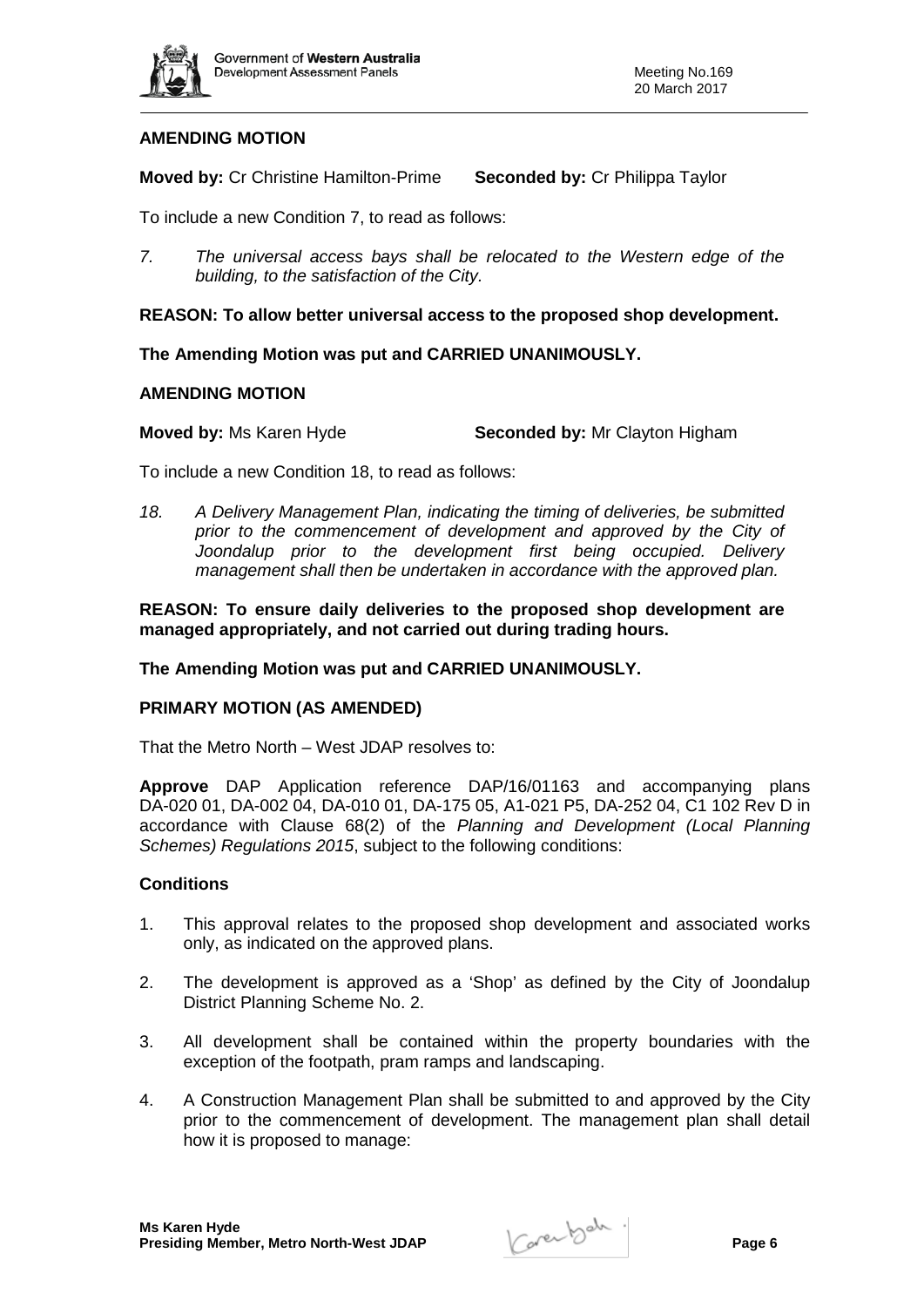

- all forward works for the site;
- the delivery of materials and equipment to the site;
- the storage of materials and equipment on the site;
- the parking arrangements for the contractors and subcontractors;
- the management of sand and dust during the construction process;
- other matters likely to impact on the surrounding properties.

Development shall be undertaken in accordance with this approved plan.

- 5. All stormwater shall be collected on-site and disposed of in a manner acceptable to the City.
- 6. The car parking bays, driveways and access points shown on the approved plans are to be designed, constructed, drained and marked in accordance with the Australian Standard for Off-street Car Parking (AS/NZS2890.1 2004), Off-street Parking for People with Disabilities (AS/NZS2890.6 2009) and Off-street Commercial Vehicle Facilities (AS2890.2:2002), prior to the occupation of the development. These bays are to be thereafter maintained to the satisfaction of the City.
- 7. The universal access bays shall be relocated to the western edge of the building to the satisfaction of the City.
- 8. Bicycle parking facilities shall be provided in accordance with the Australian Standard for Off-street Car parking – Bicycles (AS2890.3-1993) prior to the development first being occupied.
- 9. The footpaths and pram ramps indicated within the road reserve on the approved plans are to be designed and constructed to the specifications and satisfaction of the City, prior to occupation of the development. These footpaths and pram ramps are to be thereafter maintained to the satisfaction of the City at the cost of the applicant until such time that 'as constructed' drawings are submitted to, and approved by the City.
- 10. Lighting shall be installed within the car parking area, pedestrian pathways and in all service areas prior to occupation of the development, to the satisfaction of the City. A lighting plan shall be submitted for approval by City prior to the commencement of development. Works shall be undertaken in accordance with the approved plans prior to occupation of the development.
- 11. Any proposed external building plant, including air conditioning units, piping, ducting and water tanks, being located so as to minimise any visual and noise impact on surrounding landowners, and screened from view from the street, and where practicable from adjoining buildings.
- 12. A full schedule of colours and materials for all exterior parts of the building shall be submitted to and approved by the City prior to the commencement of development. Development shall be in accordance with the approved schedule and all external materials and finishes shall be maintained to a high standard, including being free of vandalism, to the satisfaction of the City.
- 13. No obscure or reflective glazing is permitted to ground floor building facades.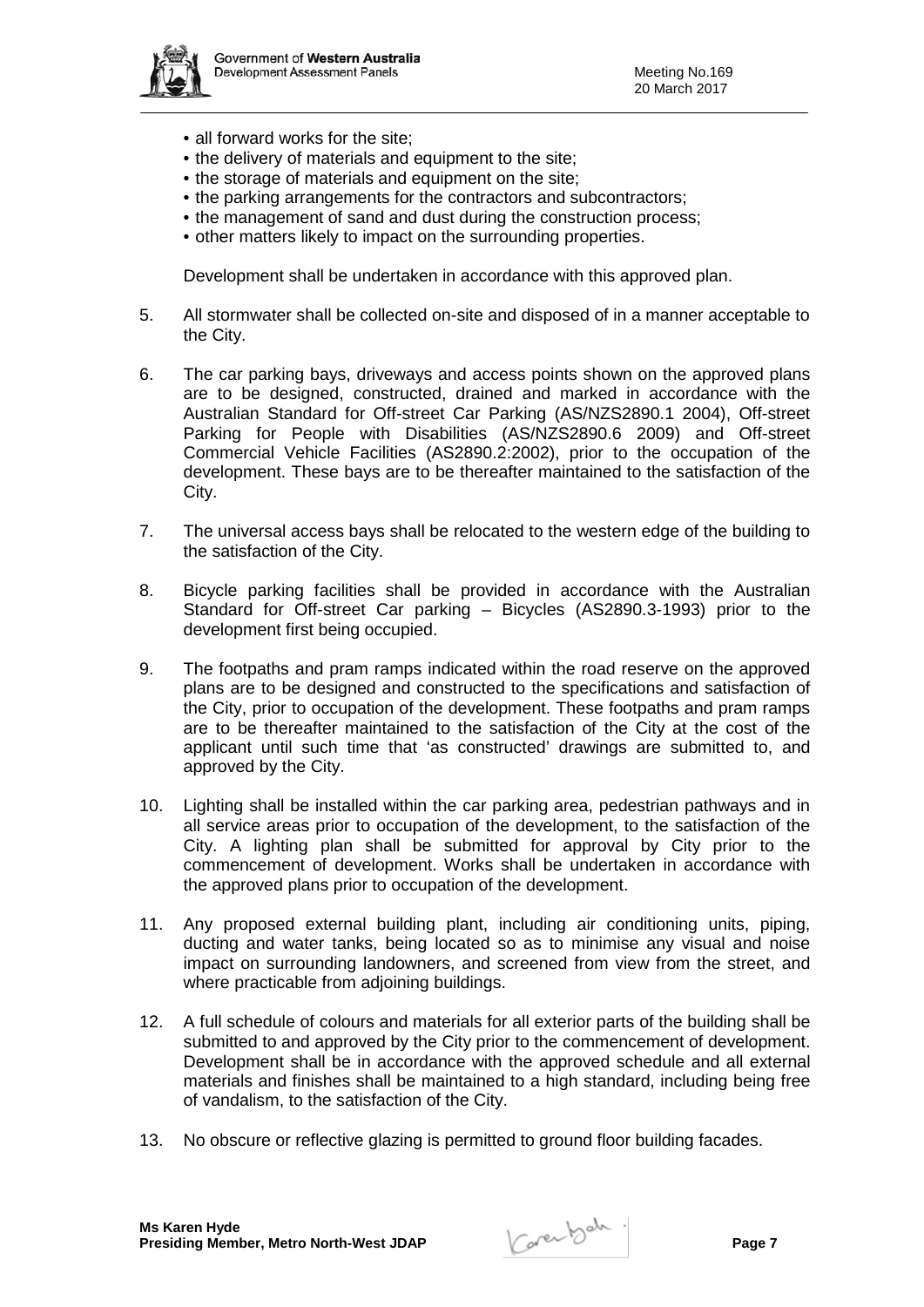

- 14. Detailed landscaping plans shall be submitted to and approved by the City prior to the commencement of development. These landscaping plans are to indicate the proposed landscaping treatment(s) of the subject site and the adjoining road verge(s), and shall:
	- be drawn at an appropriate scale of either 1:100, 1:200 or 1:500;
	- provide all details relating to paving, treatment of verges and tree planting within the car park. The trees within the car park shall be located within tree wells protected from damage by vehicles;
	- be based on water sensitive urban design principles to the satisfaction of the City;
	- be based on designing out crime principles to the satisfaction of the City;
	- show all irrigation design details.
- 15. Landscaping and reticulation within the site and adjacent verges shall be established in accordance with the approved landscaping plans, Australian Standards and best trade practice prior to the development first being occupied and thereafter maintained to the satisfaction of the City.
- 16. All signage within the signage panels indicated on the approved plans shall:
	- Use low level illumination that does not flash, pulsate or chase.
	- Not include fluorescent, reflective or retro reflective colours.
	- Not contain any obscene or vulgar material.
- 17. A refuse management plan indicating the method of rubbish collection is to be submitted prior to the commencement of development, and approved by the City prior to the development first being occupied. The refuse management shall then be undertaken in accordance with the approved plan.
- 18. A Delivery Management Plan indicating the timing of deliveries be submitted prior to the commencement of development and approved by the City of Joondalup prior to the development first being occupied. Delivery management shall then be undertaken in accordance with the approved plan.

# **Advice Notes**

- 1. The City of Joondalup District Planning Scheme No. 2 defines 'Shop' as *"means premises other than a bulky good showroom, a liquor store – large or a liquor store – small used to sell goods by retail, to hire goods, or to provide services of a personal nature, including hairdressing or beauty therapy services."*.
- 2. Food areas, storage, display and sale to be in accordance with the *Food Act 2008*.
- 3. The City's local laws require all commercial properties to store bins within a bin storage area that incorporates wash down facilities. The minimum specification includes a concrete floor graded to a floor waste that is connected to sewer and a hose cock.
- 4. Development must comply with the *Sewerage (Lighting, Ventilation and Construction) Regulations 1971* and the *Health (Air-handling & Water Systems) Regulations 1994.*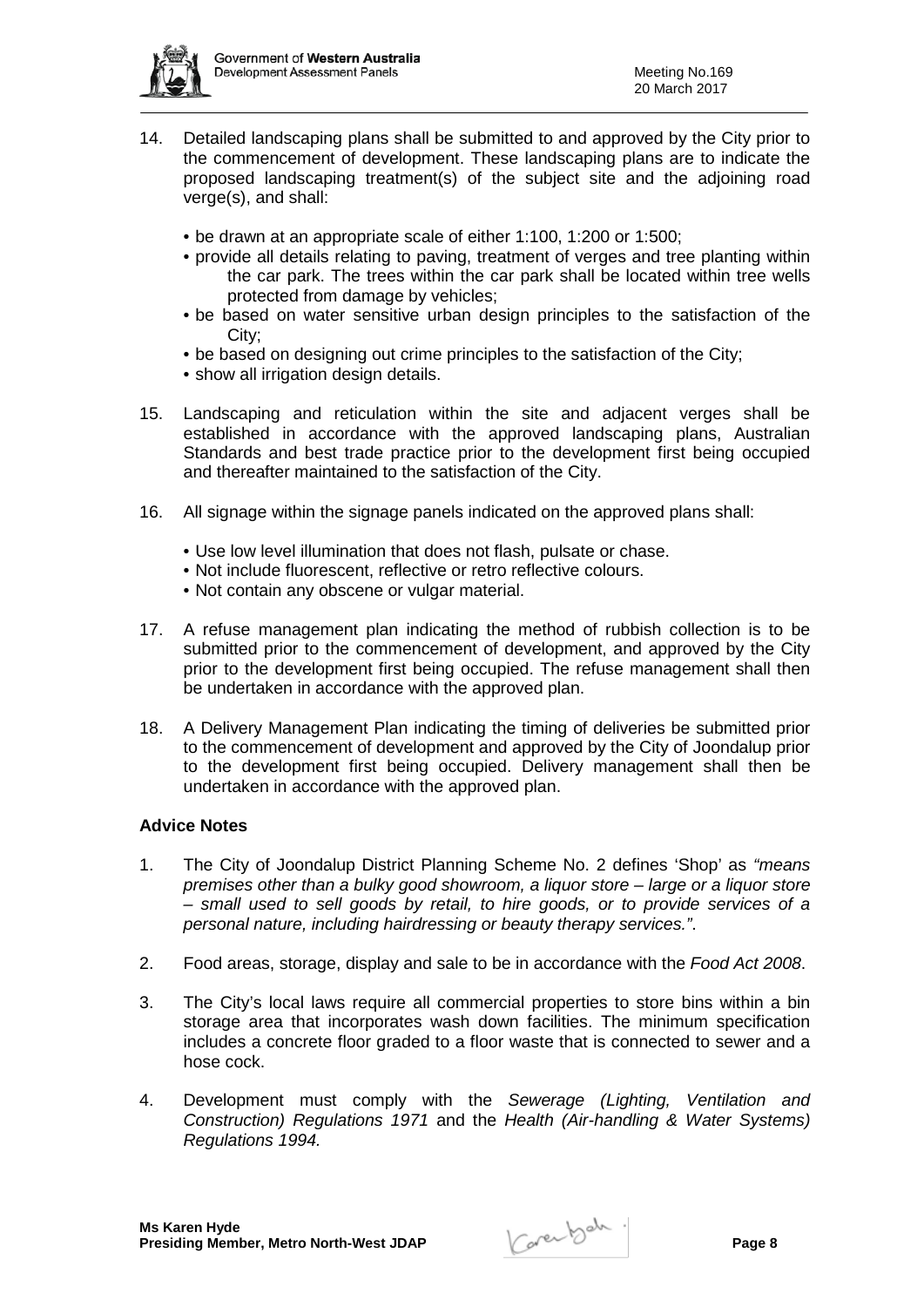

- 5. Delivery Vehicle traffic is to be managed so that associated noise will comply with the *Environmental Protection Act 1986* and the *Environmental Protection (Noise) Regulations 1997*. Vehicle routes to the delivery dock should not involve traversing speed humps or other such traffic impedance devices. Tonal Reversing Beepers on vehicles are not to be used on site (Broadband Reversing Beepers or some other quiet form of reversing monitoring / warning device such as reversing cameras are to be used instead). Any substantiated complaint of unreasonable noise regarding movements to, in or from the delivery dock may initiate a curfew by the City on the use and access to this dock.
- 6. Access to the dock area for Waste Services Contractors and the use of the Compactor is to be limited to 7am – 7pm. This restriction can be altered by the submission and approval of a Waste Services Noise Management Plan detailing how these activities can be controlled to ensure noise emissions do not exceed the *Environmental Protection (Noise) Regulations 1997.*

#### **REASON: In accordance with details contained in the Responsible Authority Report Recommendation.**

# **The Primary Motion (as amended) was put and CARRIED UNANIMOUSLY.**

|  | 8.2 Property Location:      | Lot 69 (91) Strive Loop, Girrawheen        |
|--|-----------------------------|--------------------------------------------|
|  | <b>Application Details:</b> | 42 Multiple Dwellings                      |
|  | Applicant:                  | <b>Concept Building Design</b>             |
|  | Owner:                      | Loang Lam & Lam Property Development Group |
|  |                             | <b>Pty Ltd</b>                             |
|  | Responsible authority:      | City of Wanneroo                           |
|  | DoP File No:                | DAP/16/01119                               |
|  |                             |                                            |

#### **REPORT RECOMMENDATION / PRIMARY MOTION**

#### **Moved by:** Nil **Seconded by:** Nil

That the Metro North-West Joint Development Assessment Panel (JDAP) resolves to:

**Approve** DAP Application reference DAP/16/01119 and accompanying plans (**Attachment 2, A02 – A10**) in accordance with the provisions of the Metropolitan Region Scheme and the City of Wanneroo District Planning Scheme No. 2, subject to the following conditions:

- 1. This decision constitutes planning approval only and is valid for a period of two years from the date of approval. If the subject development is not substantially commenced within the two year period, the approval shall lapse and be of no further effect.
- 2. Lighting shall be installed in all car-parking areas. Any lighting is to be designed in accordance with Australian Standards for the "Control of Obstructive Effects of Outdoor Lighting" (AS4282) and shall, where possible, be directed internally so as not to overspill into nearby lots.
- 3. Parking areas, driveways and points of ingress and egress shall be designed and constructed in accordance with the Australian Standard for Offstreet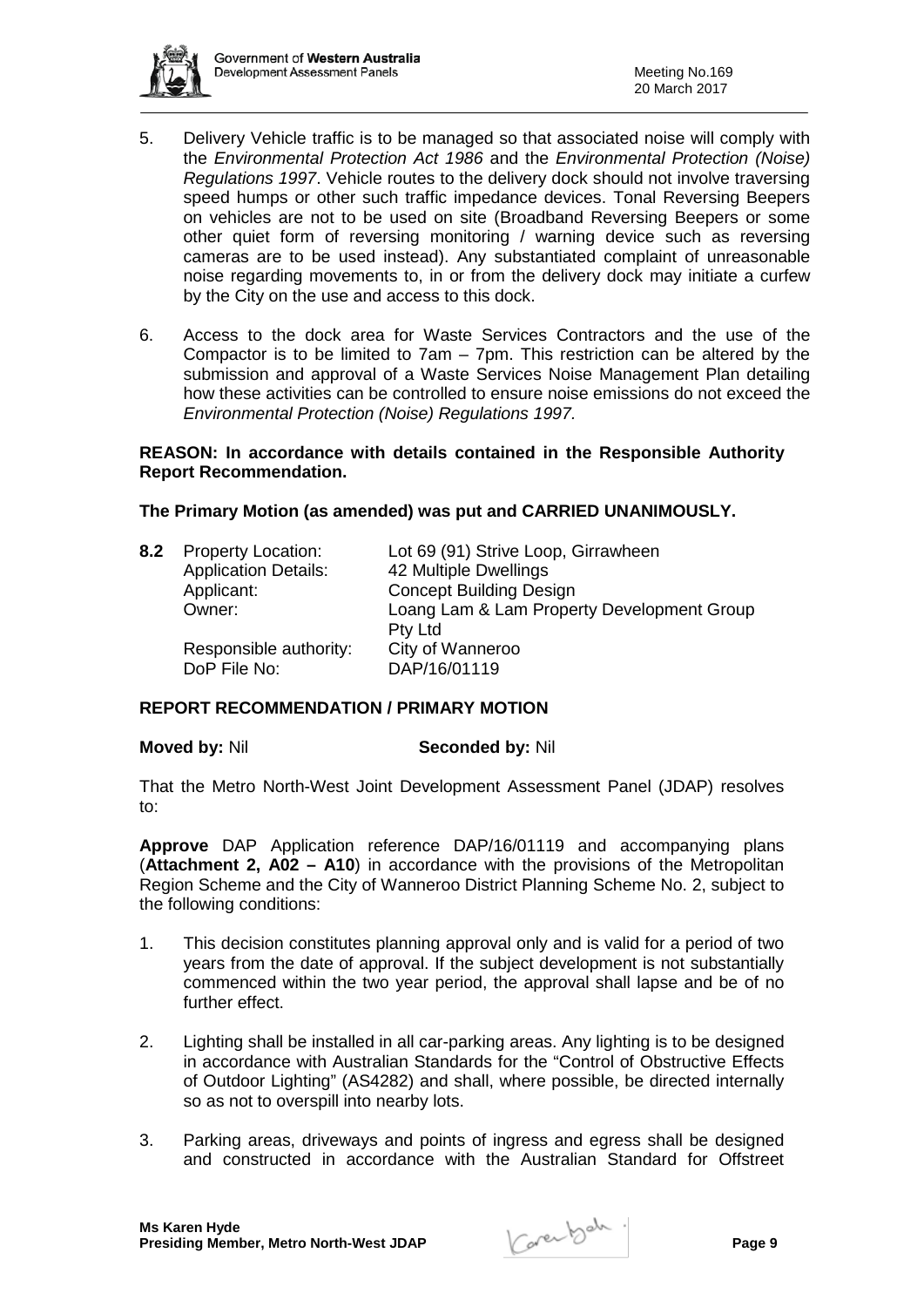

Carparking (AS2890), and shall be drained, sealed and marked prior to occupation of the development.

- 4. The parking areas and associated access indicated on the approved plans shall not be used for the purpose of storage or obstructed in any way at any time, without the prior approval of the City.
- 5. All earthworks shall be contained on-site and not encroach onto any adjoining road reserves or right-of-way.
- 6. The applicant shall undertake adequate measures to minimise any impacts of dust and sand drift from the site.
- 7. All refuse shall be stored within the designated bin enclosures and shall be collected from the site by a private contractor.
- 8. The applicant/landowner shall comply with the Waste Management Plan prepared by Talis and dated July 2016, as submitted to the City.
- 9. Stormwater and any other water run-off from buildings or paved areas shall be collected and retained on site.
- 10. A construction management plan shall be submitted for approval prior to the commencement of works, to the satisfaction of Manager Approval Services. This plan is to detail how construction will be managed to minimise disruption in the area and shall include:
	- a. The delivery of and delivery times for material and equipment to the site;
	- b. Storage of materials and equipment on site;
	- c. Parking arrangements for contractors and sub-contractors;
	- d. The impact on traffic movement;
	- e. Construction and delivery times; and
	- f. Any other matter required by the City.

#### **Advice Notes**

- 1. This is a planning approval only and is issued under District Planning Scheme No. 2 and the Metropolitan Region Scheme. It is the applicant's responsibility to comply with all other applicable legislation and obtain all the required approval, licence and permits prior to commencement of the development.
- 2. Adequate measure to minimise any impacts of dust and sand drift from the site include all requirements as stipulated within the Department of Environmental Regulations *'A guideline for managing the impacts of dust and associated contaminants from land development sites, contaminated site remediation and other related activities'.*
- 3. Where an approval has so lapsed, no development must be carried out without further approval of the Metro North-West Joint Development Assessment Panel having first been sought and obtained.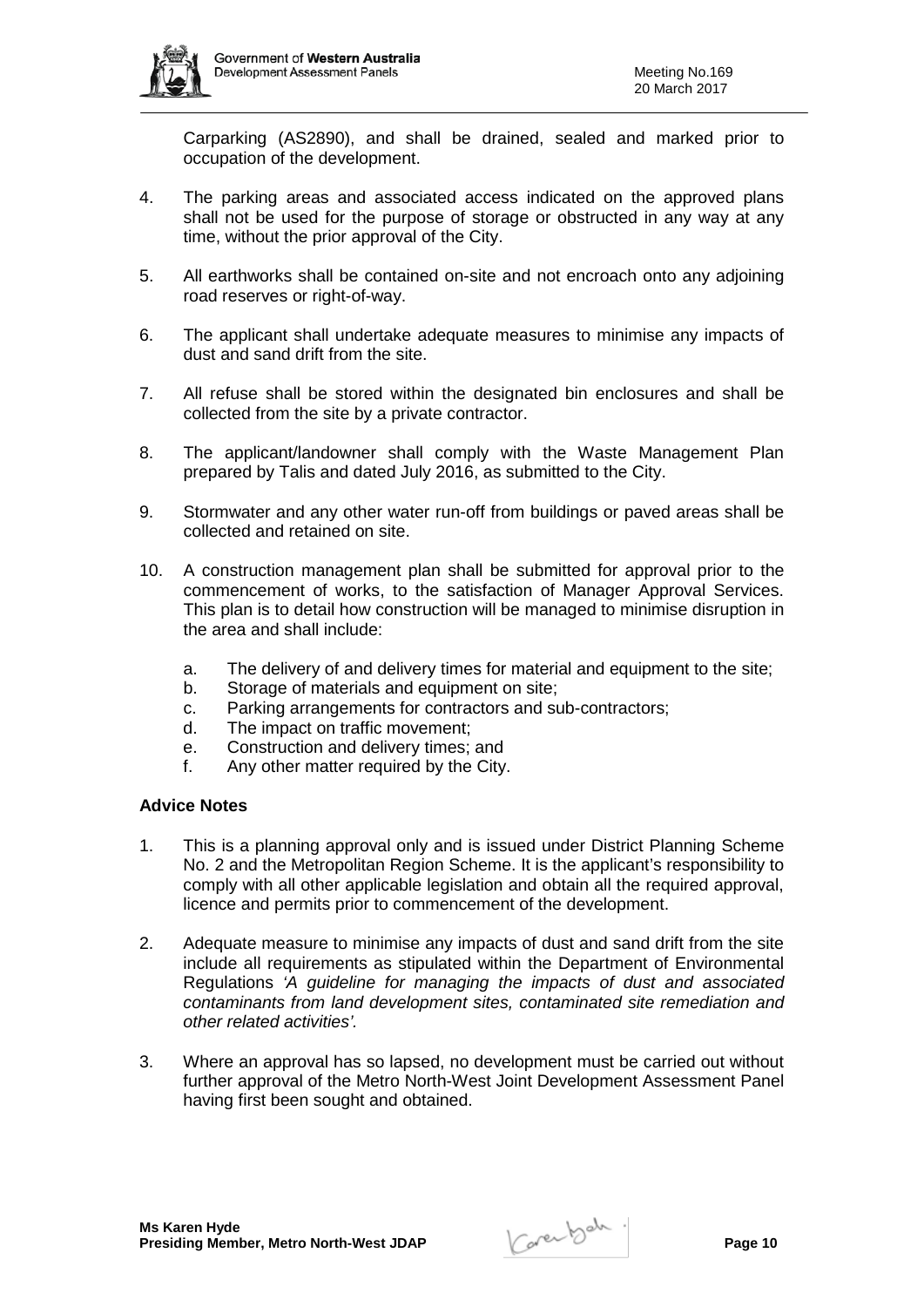

4. In an application or owner is aggrieved by this determination there is a right of review by the State Administrative Tribunal in accordance with the *Planning and Development Act 2005* Part 14. An application must be made within 28 days of the determination.

# **The Report Recommendation/ Primary Motion LAPSED for want of a Mover and a Seconder.**

# **PROCEDURAL MOTION**

**Moved by:** Ms Karen Hyde **Seconded by:** Mr Clayton Higham

To suspend *Development Assessment Panel Standing Orders 2012,* so that further debate can continue, allowing members to speak more than once on the application.

**REASON: To allow for the preparation of an alternate recommendation.**

**The Procedural Motion was put and CARRIED UNANIMOUSLY.**

#### **PROCEDURAL MOTION**

**Moved by:** Ms Karen Hyde **Seconded by:** Mr Clayton Higham

That the Metro North-West Joint Development Assessment Panel meeting be adjourned for a period of 5 minutes.

**REASON: To allow City of Wanneroo planning administration team to construct an Alternate Recommendation to refuse the application.** 

#### **The Procedural Motion was put and CARRIED UNANIMOUSLY.**

*The meeting was adjourned at 11:45am. The meeting was reconvened at 11:50am.* 

# **ALTERNATE RECOMMENDATION /PRIMARY MOTION**

**Moved by:** Cr Russell Driver **Seconded by:** Cr Frank Cvitan JP

That the Metro North-West Joint Development Assessment Panel resolves to **refuse** the DAP Application Reference DAP/16/01119 and accompanying plans (attachment 2, A02-A10) in accordance with the previsions of the *Metro Regional Scheme* and the City of Wanneroo *District Planning Scheme No. 2*, for the following reasons:

- 1 Lack of onsite visitor car parking bays in accordance with clause 6.3.3 of the *Residential Design Codes*.
- 2 Inadequate amount and location of communal open space and deep root zones in accordance with clauses 3.5 and 3.4 respectively of the draft *Apartment Design Policy*.
- 3 Potential lack of quality internal open space.